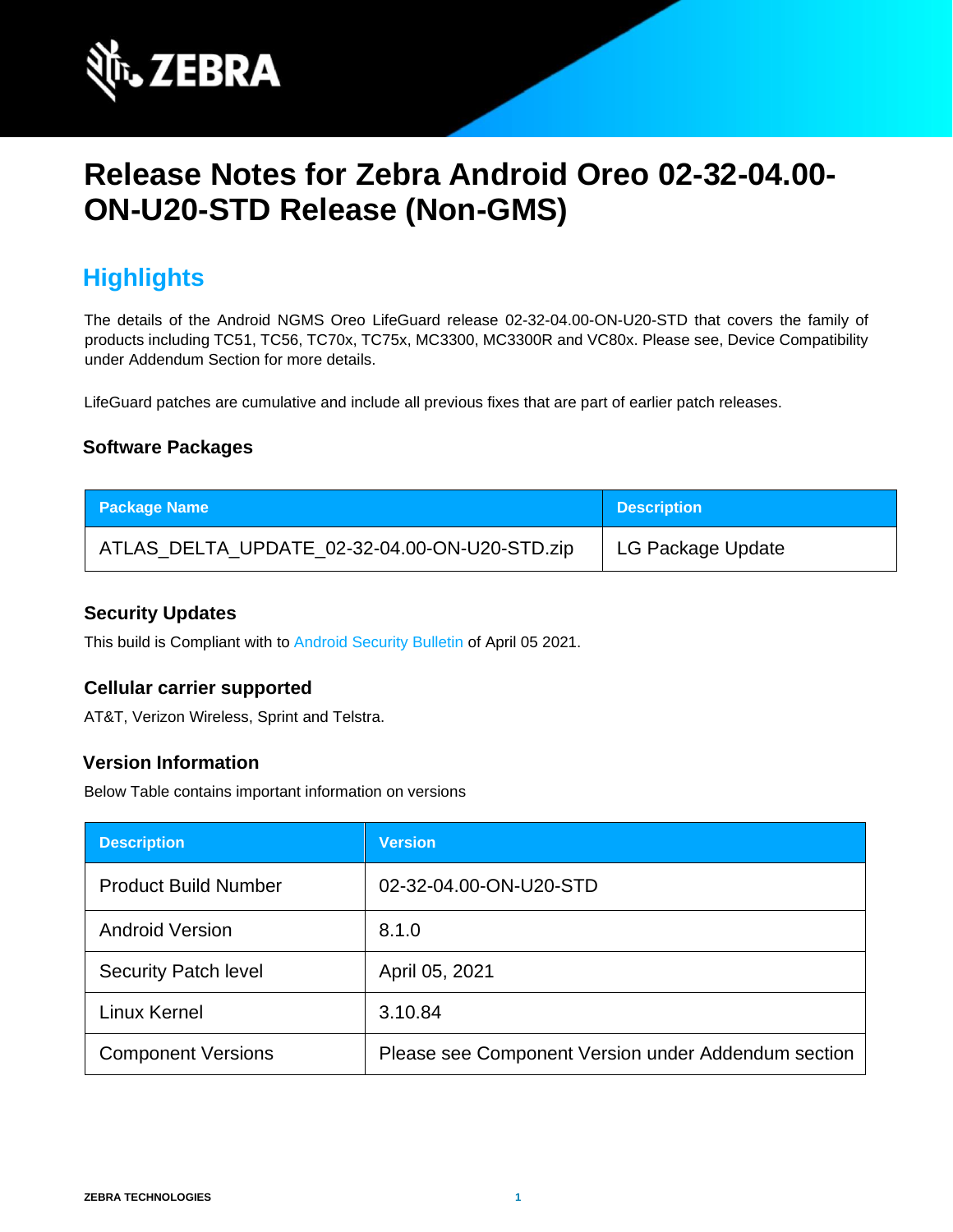

## **LG U20 Updates**

- ❖ ATLAS\_DELTA\_UPDATE\_02-32-04.00-ON-U20-STD.zip (NGMS)
	- o Updated below mentioned components:
		- Android security patch level: April 05, 2021.
		- MXMF 10.3.0.24
		- OSX QCT.81.8.14.1
		- WiFi FUSION\_BA\_2\_11.1.0.0013\_O
			- Radio: BA\_2\_11.1.0.009\_O
			- Application: BA\_2\_11.1.0.005\_O
			- Middleware: BA\_2\_11.1.0.007\_O
		- Zebra Volume Control (ZVC) 2.3.1.12
		- Webview 89.0.4389.90

#### o **Resolved Issues**

- ‒ Fixed an issue where wlan firmware failed to forward packet to driver.
- ‒ Fixed an issue where CAC configuration was not working.
- ‒ Added enhancement to reachability feature in disconnect and low RSSI scenario.
- SPR41848 Resolved an issue where fusion advanced logs running after enterprise reset.
- ‒ SPR41872 Resolved an issue wherein the device processes deauth from unconnected AP and failed to add FT RIC IE during reassociation.
- ‒ SPR41841 Resolved an issue wherein Keyboard Audible Feedback was not visible on certain MC33 SKUs.
- SPR41001 Resolved a issue wherein MC33 scanner stops working during the work shift.
- ‒ SPR40454 Resolved an issue wherein high failure rate of read/write operation by NFC tag observed.
- ‒ SPR40388 Resolved an issue wherein VC80x ignition shutoff countdown does not reset when ignition turned back on.
- Resolved an issue wherein device recovers from faulty network conditions.
- Added support to collect Firmware Logs when verbose logging is enabled.

### **LG U14 Updates**

- ❖ ATLAS\_DELTA\_UPDATE\_02-32-04.00-ON-U14-STD.zip (NGMS)
	- o Updated below mentioned components:
		- DataWedge 8.2.211
		- EMDK 9.0.3.3003
		- MXMF 10.3.0.18
		- OSX QCT.81.8.13.0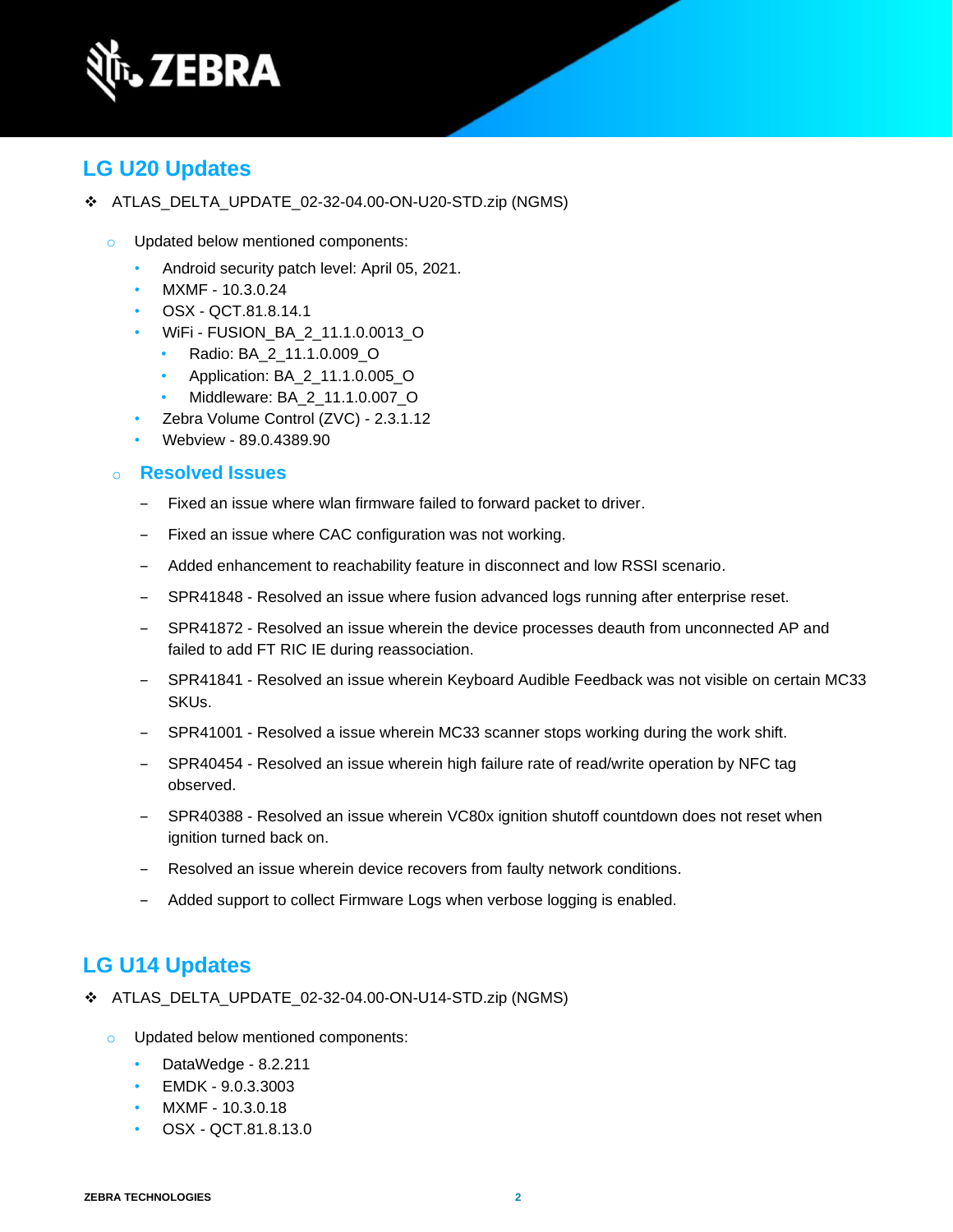

- WiFi- FUSION\_BA\_2\_11.1.0.0010\_O
	- Radio: BA\_2\_11.1.0.007\_O
	- Middleware: BA\_2\_11.1.0.006\_O
- RxLogger 5.4.16.0
- Stage Now 5.1.0.1
- Zebra Software License Manager 5.0.0
- OemInfo 9.0.0.282

### o **Resolved Issues**

- SPR41561 Resolved an issue for dialing 110 emergency number
- SPR41675 Resolved an issue wherein HW supported bands for Sprint and TMO SIMs.
- ‒ SPR40440/39918 Resolved an issue wherein Phone information was being displayed upon dialing UUID code.
- ‒ SPR40628 Resolved an issue wherein Invalid rates set in CCX Rate IE of TSPEC leads to GTK Rotation failure.
- SPR40760 Resolved an issue wherein the device losing WiFi connectivity while roaming in a suspended state.
- SPR40664 Resolved an issue wherein the default touch calibration was incorrect on newly manufactured devices.
- SPR39982 Resolved an issue wherein isVerifyAppsEnabled api was returning false though its enabled from settings.
- ‒ SPR36967/37284 Resolved an issue wherein downgrading LG patch will cause "Error Zebra Plugin Stopped" popup.
- Advanced Fusion Log size restriction support is added.
- Added support to prevent application updates based on DisallowUpdateList.
- ‒ Fixed the issue of overriding all the long-range antenna SKU devices with Mid-range antenna type by RFID Service. Based on the device/antenna type RFID service is setting the antenna configurations in the RFID module accordingly.
- Added APIs to support clearing of all paired Bluetooth devices.
- ‒ Added support in OemInfo to allows customer applications and sideloaded applications to read BT MAC address.
- ‒ Added support for feature based Zebra Software Licensing support for Enterprise Browser.

## **LG U10 Updates**

❖ ATLAS\_DELTA\_UPDATE\_02-32-04.00-ON-U10-STD.zip (NGMS)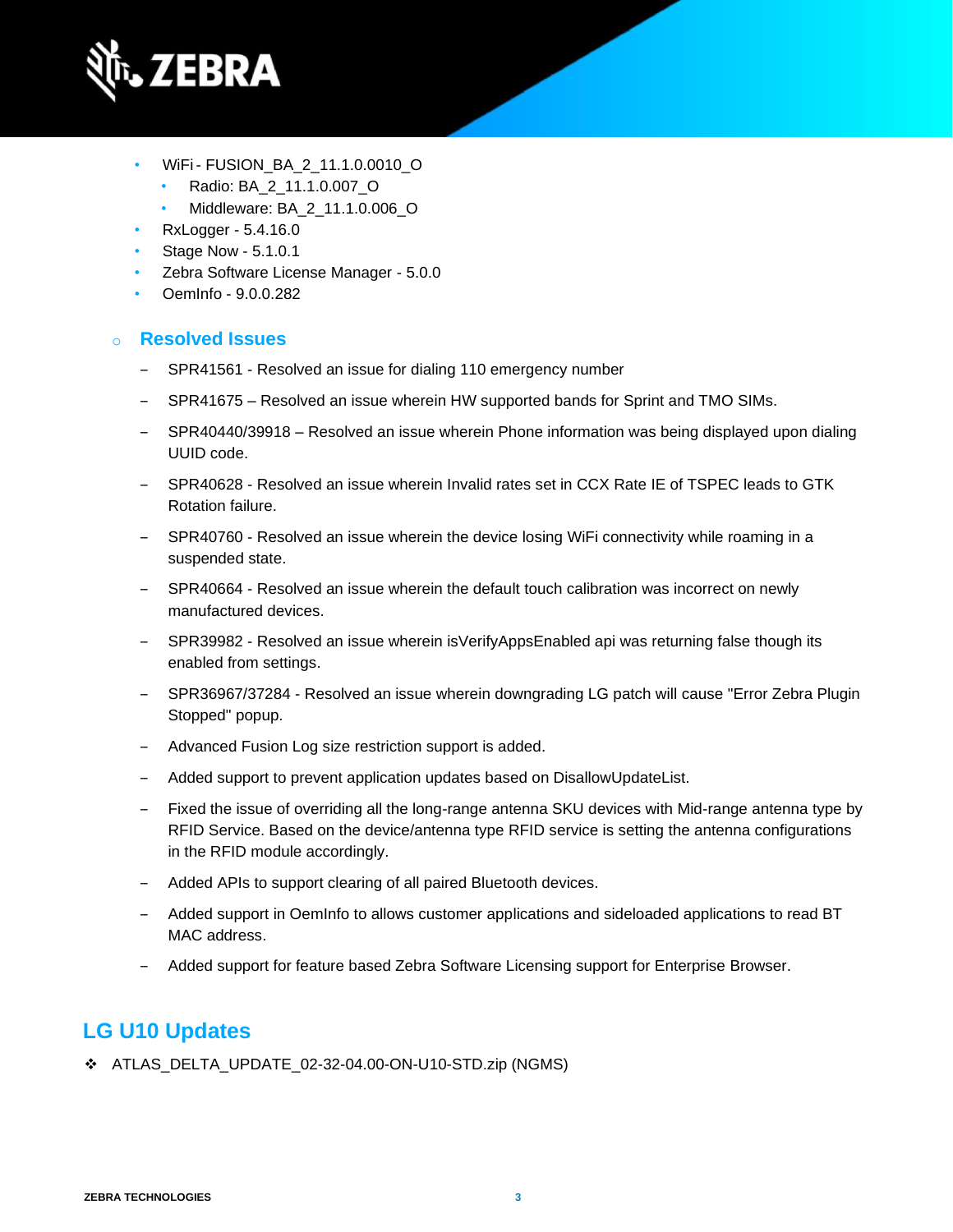

#### o **Resolved Issues**

‒ SPR41419 - Resolved an issue where TC51 performing Slow BLE connection.

### **LG U09 Updates**

- ❖ ATLAS\_DELTA\_UPDATE\_02-32-04.00-ON-U09-STD.zip (NGMS)
	- o Updated below mentioned components:
		- OSx QCT.81.8.12.13
		- Webview 85.0.4183.101

### **LG U08 Updates**

- ❖ ATLAS\_DELTA\_UPDATE\_02-32-04.00-ON-U08-STD.zip (NGMS)
	- o Updated below mentioned components:
		- MXMF 10.2.0.25
		- DataWedge 8.2.48
		- StageNow 5.0.0.1
		- EMDK 8.2.4.2804
		- Zebra Volume Control (ZVC) 2.3.1.11
		- Zebra Software License Manager 4.1.1
		- WorryFree WiFi Analyzer WFW\_BA\_2\_7.0.0.001\_O
		- Fusion FUSION\_BA\_2\_11.1.0.005\_O
		- Radio BA\_2\_11.1.0.003\_O
		- Application BA\_2\_11.1.0.004\_O
		- Middleware BA\_2\_11.1.0.004\_O

#### o **Resolved Issues**

- ‒ SPR39697 Resolved an issue wherein touch gets auto released after 30 secs during long press event in TC51/56 device.
- ‒ SPR40439 Resolved an issue wherein the VC80X touch calibration does not persist after reboot.
- ‒ SPR40308 Resolved an issue where TC51 experiencing slow WiFi operation when BLE scan/transmit was running on same band.
- ‒ Added support to change the device's domain selection like from voice to data and vice versa.
- Added support for 802.11k Link and Beacon Measurement.
- Added Keyboard Audible Feedback feature support on MC33 and VC80x and ability to control volume of Keyboard Audible Feedback by MDM.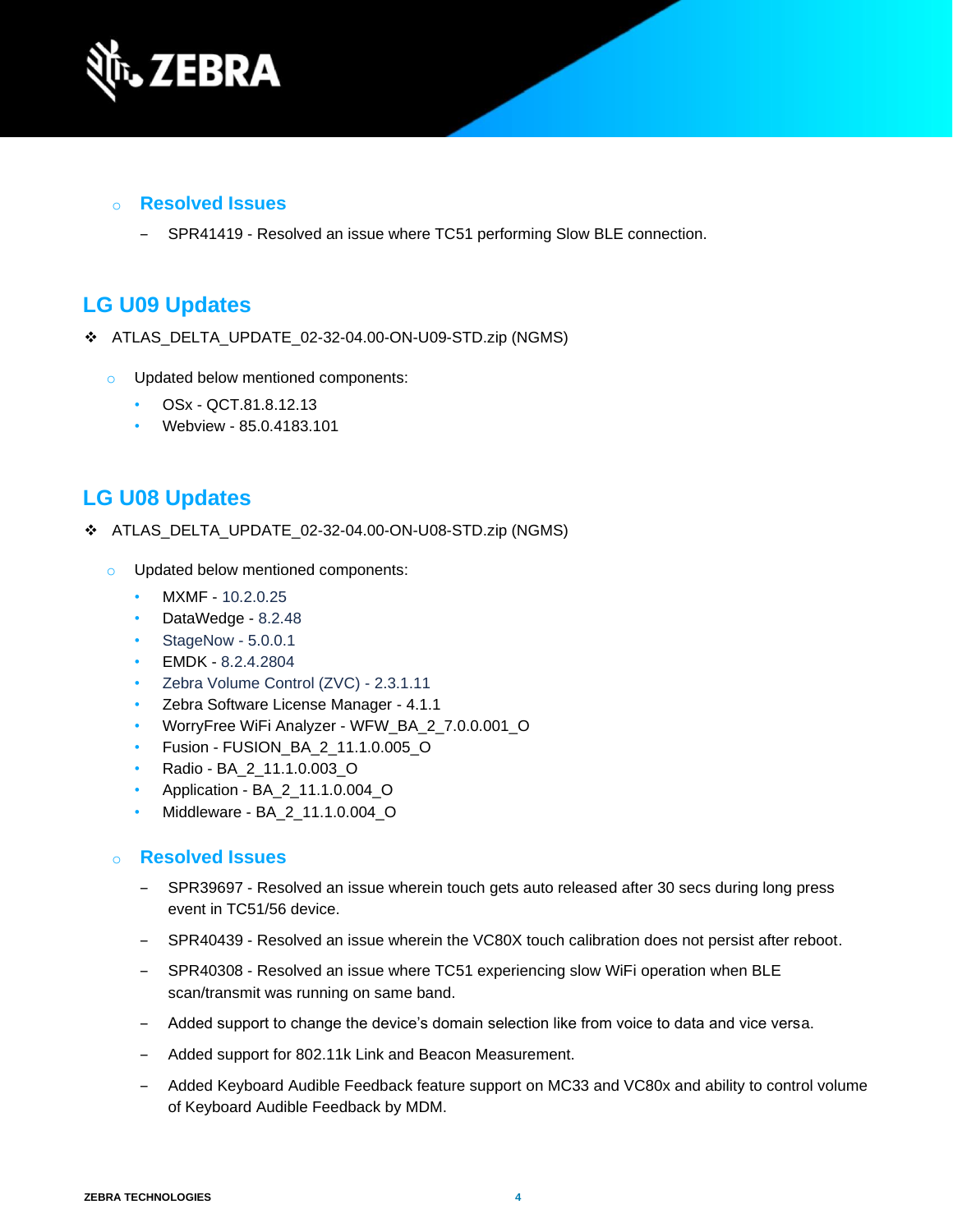

- ‒ Added feature in OemInfo to verify the signature and grant read data access to applications signed with Zebra OEM keys or MX Plugin CSP keys.
- ‒ Added feature in ZDS to receive southbound messages from FCM in Oreo devices.
- ‒ Added Support for Trusted Device Pairing and Single Pairing feature over Bluetooth.
- ‒ WFW Roaming and Voice Analysis enhancements.

## **LG U07 Updates**

- ❖ ATLAS\_DELTA\_UPDATE\_02-32-04.00-ON-U07-STD.zip (NGMS)
	- o Updated below mentioned components:
		- MXMF 10.1.0.47
		- DataWedge 8.1.47
		- EMDK 8.1.9.2709
		- OSx QCT.81.8.12.6
		- WiFi Firmware 7.35.205.8\_20200421
		- WorryFree WiFi Analyzer WFW\_BA\_2\_6.0.0.002\_O

### o **Resolved Issues**

- ‒ SPR39491 Resolved an issue wherein voice calls intermittently becomes one way when connected in a FT (802.11r) network.
- ‒ SPR40260 Resolved an issue wherein the QR Code provisioning from Built-In Scanner fails if the component name in QR code has implicit class name.
- ‒ SPR40326 Resolved an issue wherein Mobile Network menu gets disabled when the SettingsMgr CSP disabled Airplane mode.
- WFW VoIP Analysis SIP-RTP Enhancement.

## **LG U06 Updates**

- ❖ ATLAS\_DELTA\_UPDATE\_02-32-04.00-ON-U06-STD.zip (NGMS)
	- o Updated below mentioned components:
		- Scanning Framework 23.2.8.0
		- Digimarc library 3.8.1the point
		- Baseband ATLAS-W200720A-008.2-00033.0
		- Webview 83.0.4103.83

### o **Resolved Issues**

- SPR40075 Resolved an issue wherein VC80x was rebooting randomly.
- SPR40250 Resolved an issue wherein user was unable to power off the device by clicking on the Power menu item while automation suite was running on the device.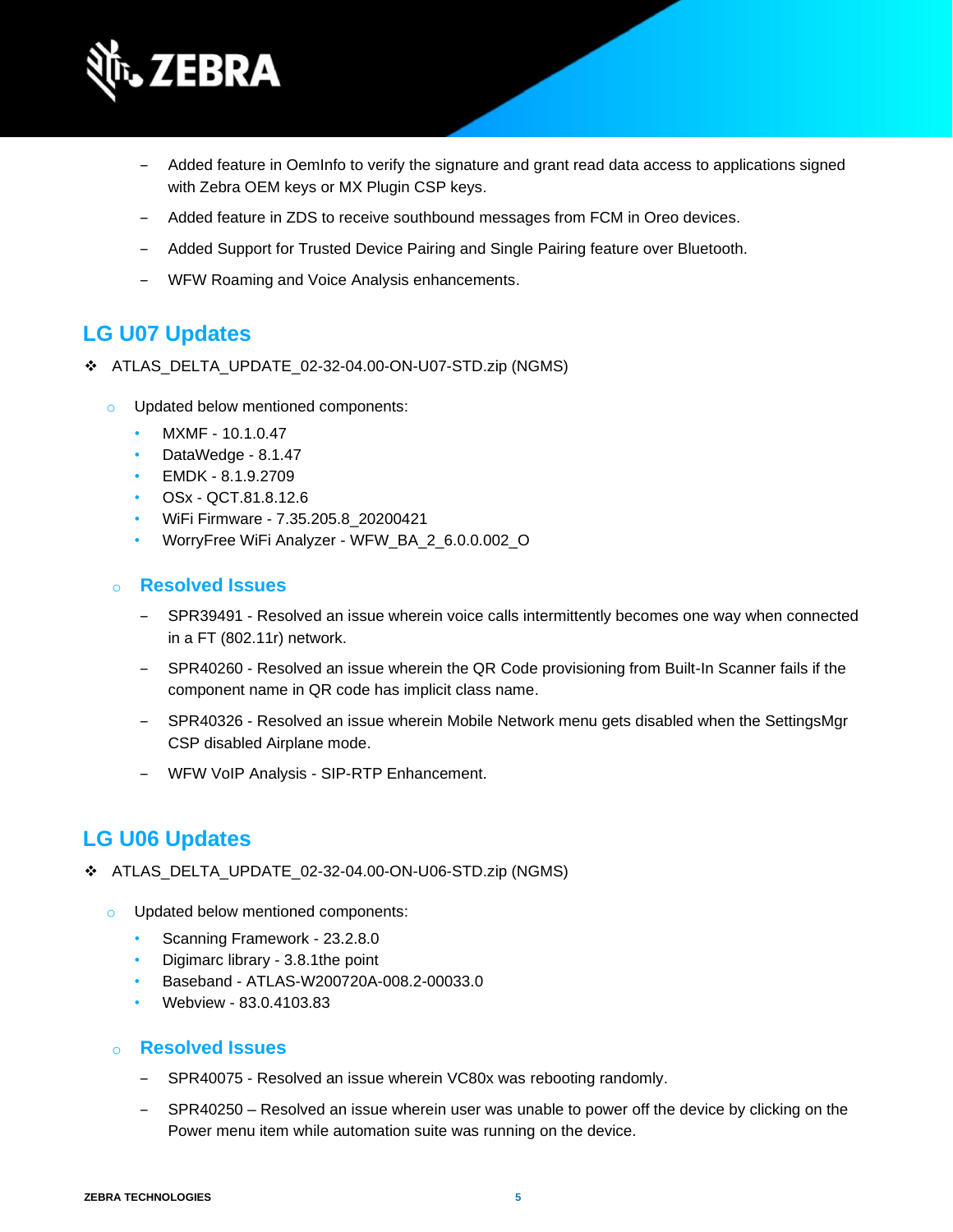

- SPR40284 Resolved an issue wherein Pac Auto Proxy was not working at times.
- ‒ SPR37862 Added support for "Send Characters as Events" option.
- ‒ SPR40347 Resolved an issue wherein streaming of certain MP3 files used to fail.
- ‒ SPR39808 Resolved an issue wherein timestamp was missing in DotCode scanned data.
- SPR38723 Added support to limit the max log size in Rxlogger QxDM Plugin.
- SPR40197 Updated WebView version to 83.0.4103.83.
- SPR40948 Resolved an issue wherein error in barcode decoding with EMDK.

## **LG U03 Updates**

- ❖ ATLAS\_DELTA\_UPDATE\_02-32-04.00-ON-U03-STD.zip (NGMS)
	- o Updated below mentioned components:
		- MXMF 10.1.0.33
		- DataWedge 8.1.38
		- EMDK 8.1.6.2706
		- StageNow 4.3.2.3
		- PTT Express 3.1.46 (Added PTT Express A la Carte license)
		- Baseband ATLAS-W200507A-007.3-00027.0

#### o **Resolved Issues**

- ‒ SPR39647 Resolved an issue wherein CODE39 symbology was not being decoded.
- ‒ SPR39819 Resolved an issue wherein an additional "Enter key" was being added in the barcode. data when Datawedge ADF rule for Line feed Action Key Char was set to "Send Char" 10.
- ‒ SPR39855 Resolved an issue wherein device was unable to connect to internet using WIFI hotspot on Telstra network.

### **LG U02 Updates**

- ❖ ATLAS\_DELTA\_UPDATE\_02-32-04.00-ON-U02-STD.zip (NGMS)
	- o Updated below mentioned components:
		- Fusion FUSION\_BA\_2\_11.1.0.004\_O
		- Radio BA\_2\_11.1.0.002\_O
		- Application BA\_2\_11.1.0.003\_O
		- Middleware BA\_2\_11.1.0.003\_O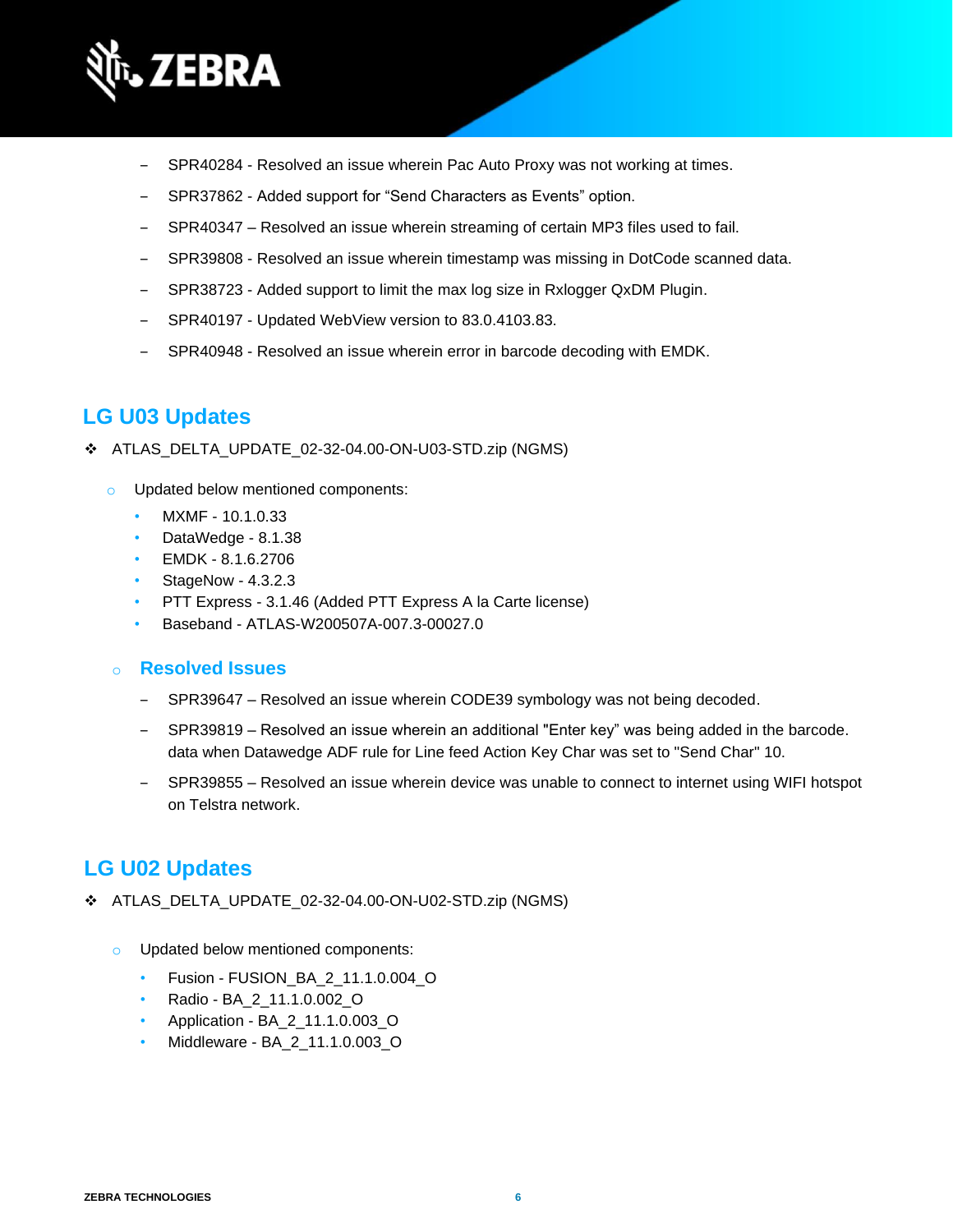

- o **Resolved Issues** 
	- SPR39492 Resolved an issue wherein device failed to connect to internet when connected via iPhone Wi-Fi hotspot.
	- ‒ SPR38712 Resolved an issue wherein writing to ISO15693 NFC tags would fail.
	- SPR39739 Updated WebView version to 80.0.3987.8.
	- ‒ SPR39933 Resolved an issue wherein disabling of captive portal via StageNow was not working on TC75x HW ID 33 device.

## **Installation Requirements**

- ADB installed on the PC (including adb drivers)
- USB debugging turned ON (from Developer options)
- Download LG Package and Reset Packages (Optional)
- Device has at least:
	- ‒ Version 02-32-04.00-ON-U00-STD

## **Installation Instructions**

#### **Software update procedure**

The installation instructions assume user has ADB installed on their PC (the adb drivers etc..) and user device has developer options enabled and USB debugging ON. Instructions on HOW TO enable ADB is also captured in the user guide. Please check following link for more information on installation and setup instructions.

• [Installation and setup instructions](https://www.zebra.com/content/dam/zebra_new_ia/en-us/software/operating-system/tc5x-tc7x-shared-operating-system/atlas_oreo-os-update-instructions.pdf)

## **Addendum**

#### **Device Compatibility**

This software release has been approved for use on the following devices.

#### [TC51 Home Page](https://www.zebra.com/us/en/support-downloads/mobile-computers/handheld/tc51.html)

| <b>TC51</b>               |                         |
|---------------------------|-------------------------|
| <b>Device Part Number</b> | <b>Operating System</b> |
| TC510K-2PAZU2P-US         | Android O               |
| TC510K-2PAZU2P-A6         | Android O               |
| TC510K-2PAZU4P-US         | Android O               |
| TC510K-2PAZU4P-A6         | Android O               |
| TC510K-2HDZU2P-US         | Android O               |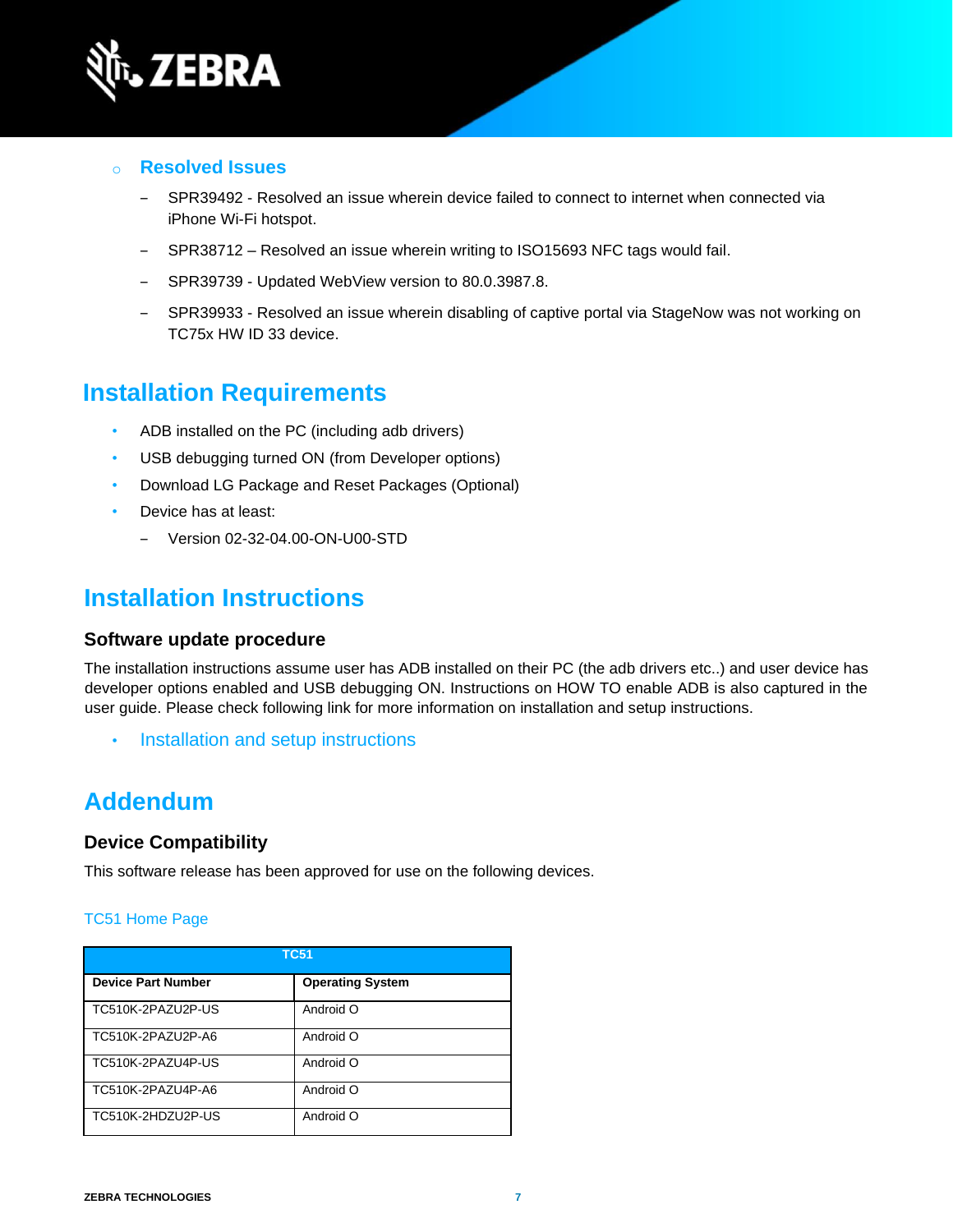

| TC510K-2HDZU2P-A6 | Android O |
|-------------------|-----------|
| TC510K-2PAZU2P-IA | Android O |
| TC510K-2PAZU4P-IA | Android O |
| TC510K-2HDZU4P-US | Android O |
| TC510K-2HDZU4P-A6 | Android O |

### [TC70x Home Page](https://www.zebra.com/us/en/support-downloads/mobile-computers/handheld/tc70x.html)

| <b>TC70x</b>              |                         |
|---------------------------|-------------------------|
| <b>Device Part Number</b> | <b>Operating System</b> |
| TC700K-02B22B0-A6         | Android O               |
| TC700K-02B24B0-A6         | Android O               |
| TC700K-02B22B0-US         | Android O               |
| TC700K-02B24B0-US         | Android O               |
| TC700K-02B22B0-IA         | Android O               |

| <b>FIPS and TAA Compliant SKUS</b> |                         |  |
|------------------------------------|-------------------------|--|
| <b>Device Part Number</b>          | <b>Operating System</b> |  |
| TC510K-2PAZU4P-FT                  | Android O               |  |
| TC510K-2HDZU4P-FT                  | Android O               |  |
| TC700K-02B24B0-FT                  | Android O               |  |

### [TC56 Home Page](https://www.zebra.com/us/en/support-downloads/mobile-computers/handheld/tc56.html)

| <b>TC56</b>               |                         |
|---------------------------|-------------------------|
| <b>Device Part Number</b> | <b>Operating System</b> |
| TC56CJ-2PAZU2P-US         | Android O               |
| TC56CJ-2PAZU2P-A6         | Android O               |
| TC56DJ-2PAZU2P-A6         | Android O               |
| TC56DJ-2PAZU2P-BR         | Android O               |
| TC56DJ-2PAZU2P-IA         | Android O               |
| TC56DJ-2PAZU2P-CN         | Android O               |
| TC56DJ-2PAZU2P-TN         | Android O               |
| TC56DJ-2PAZU2P-ID         | Android O               |
| TC56CJ-2PAZU4P-US         | Android O               |
| TC56CJ-2PAZU4P-A6         | Android O               |
| TC56DJ-2PAZU4P-A6         | Android O               |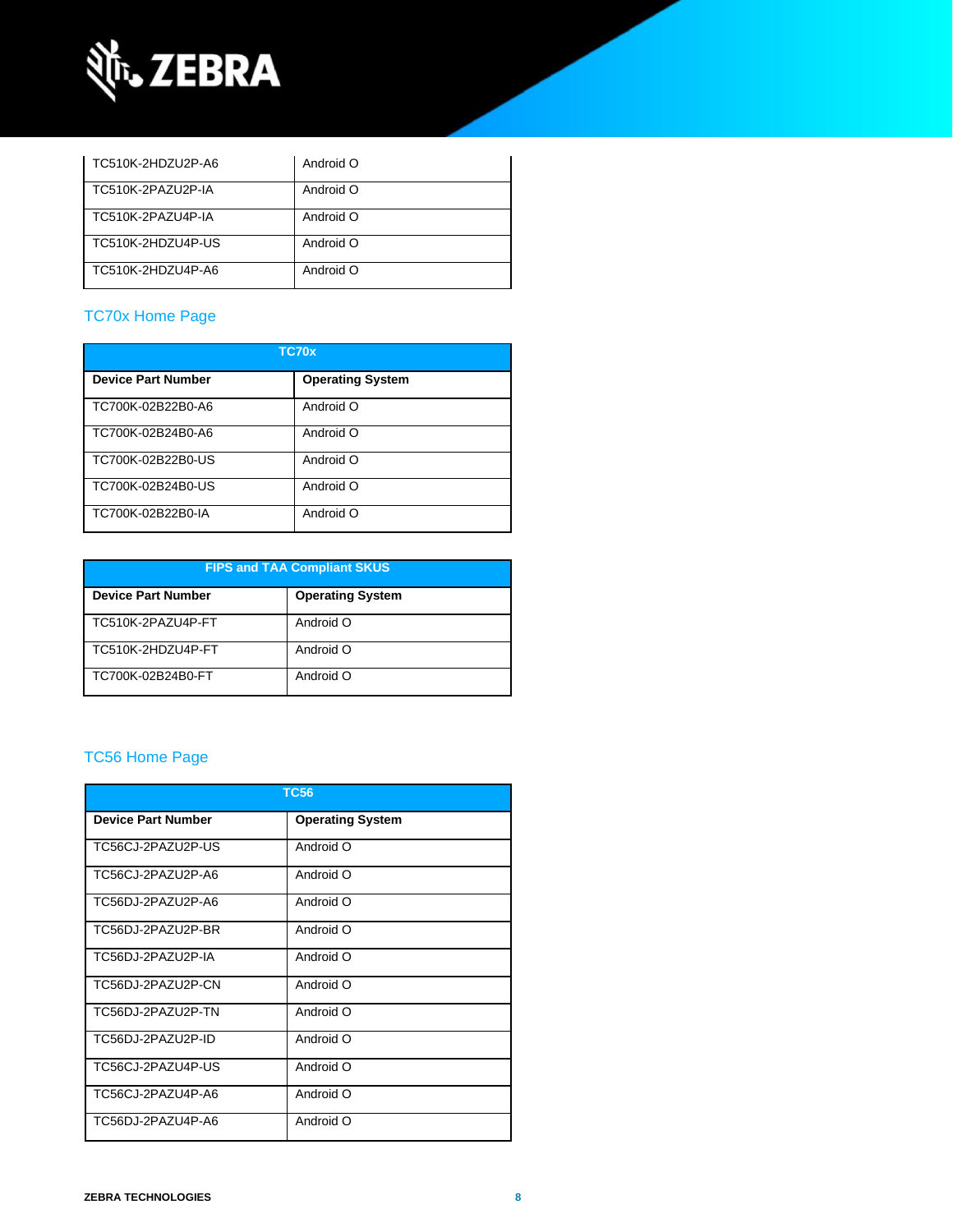

| TC56DJ-2PAZU4P-BR | Android O |
|-------------------|-----------|
| TC56DJ-2PAZU4P-IA | Android O |
| TC56DJ-2PAZU4P-CN | Android O |
| TC56DJ-2PAZU4P-TN | Android O |
| TC56DJ-2PAZU4P-ID | Android O |

### [TC75x Home Page](https://www.zebra.com/us/en/support-downloads/mobile-computers/handheld/tc75x.html)

| <b>TC75x</b>       |                         |  |
|--------------------|-------------------------|--|
| Device Part Number | <b>Operating System</b> |  |
| TC75FK-22B22AB-US  | Android O               |  |
| TC75EK-22B24AB-US  | Android O               |  |
| TC75EK-22F22AB-US  | Android O               |  |
| TC75FK-22B22AF-US  | Android O               |  |
| TC75FK-22B22AD-A6  | Android O               |  |
| TC75FK-22B24AD-A6  | Android O               |  |
| TC75FK-22B22AD-BR  | Android O               |  |
| TC75FK-22B22AD-IA  | Android O               |  |
| TC75FK-22B22AD-ID  | Android O               |  |
| TC75FK-22B22AD-TN  | Android O               |  |
| TC75FK-22F22AD-A6  | Android O               |  |
| TC75FK-22B22AD-TW  | Android O               |  |
| TC75GK-22B22AD-A6  | Android O               |  |
| TC75GK-22B24AD-A6  | Android O               |  |
| TC75GK-22F22AD-A6  | Android O               |  |

| <b>FIPS and TAA Compliant SKUS</b> |                         |  |
|------------------------------------|-------------------------|--|
| <b>Device Part Number</b>          | <b>Operating System</b> |  |
| TC56CJ-2PAZU4P-FT                  | Android O               |  |

| <b>FIPS and TAA Compliant SKUS</b> |                         |  |
|------------------------------------|-------------------------|--|
| <b>Device Part Number</b>          | <b>Operating System</b> |  |
| TC75EK-22B24AB-FT                  | Android O               |  |

### [VC80x Home Page](https://www.zebra.com/us/en/support-downloads/mobile-computers/vehicle-mounted/vc80x.html)

**VC80x USA**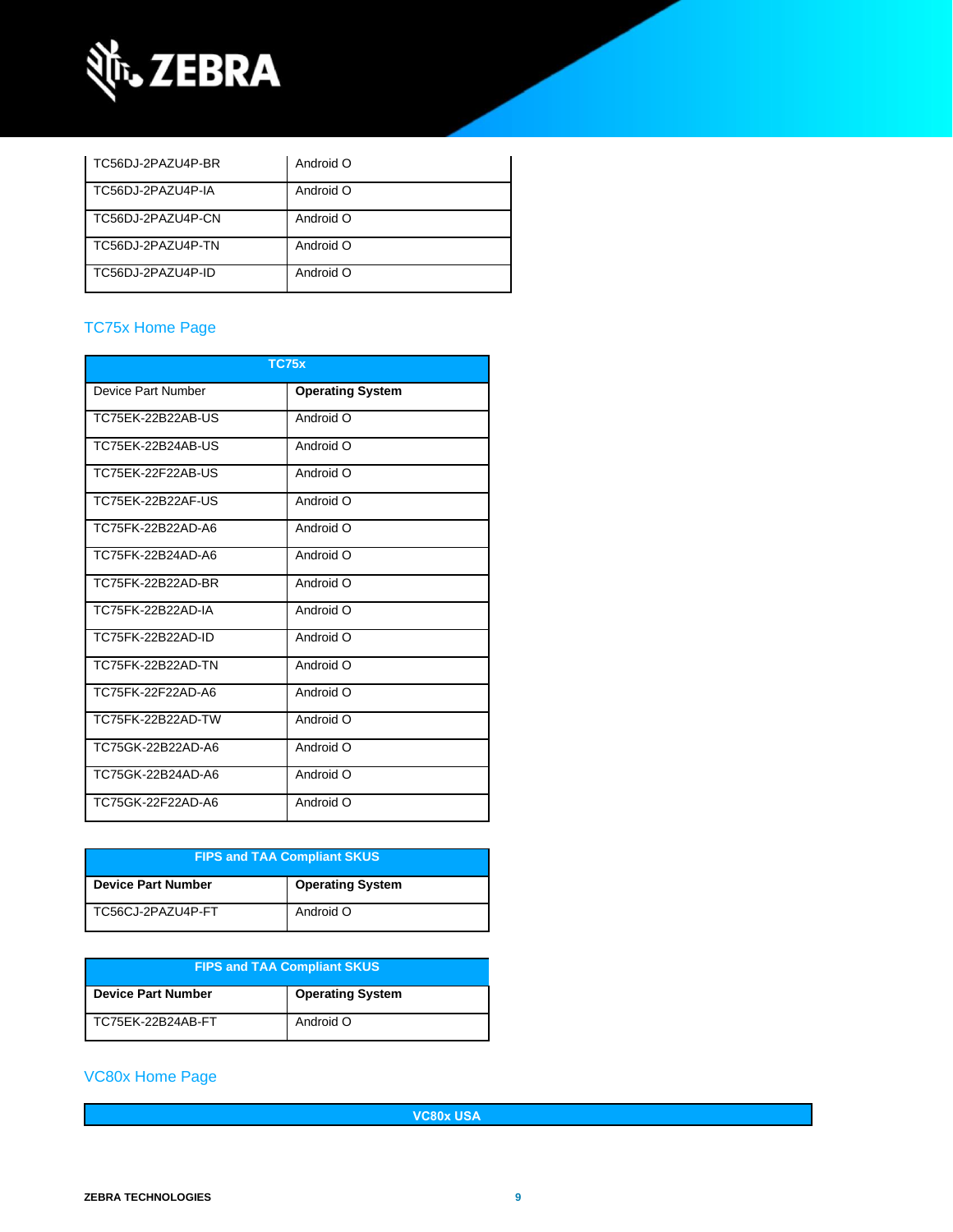

|                | <b>Device Part Number</b>      | <b>Operating System</b> |  |
|----------------|--------------------------------|-------------------------|--|
| Warehouse      | VC80X-10SSRAABBA-U             | Android O               |  |
| Freezer        | VC80X-10FSRAABBA-U             | Android O               |  |
| <b>Outdoor</b> | VC80X-10SORAABBA-U             | Android O               |  |
|                |                                |                         |  |
|                | <b>VC80x Rest of the World</b> |                         |  |
| Warehouse      | VC80X-10SSRAABBA-I             | Android O               |  |
| Freezer        | VC80X-10FSRAABBA-I             | Android O               |  |
| <b>Outdoor</b> | VC80X-10SORAABBA-I             | Android O               |  |
|                |                                |                         |  |
|                | <b>VC80x India</b>             |                         |  |
| Warehouse      | VC80X-10SSRAABBA-IN            | Android O               |  |
| <b>Outdoor</b> | VC80X-10SORAABBA-IN            | Android O               |  |

### MC3300 [Home Page](https://www.zebra.com/us/en/support-downloads/mobile-computers/handheld/mc3300.html)

| <b>MC3300</b>             |                         |                           | <b>MC3300</b>           |  |  |
|---------------------------|-------------------------|---------------------------|-------------------------|--|--|
| <b>Device Part Number</b> | <b>Operating System</b> | <b>Device Part number</b> | <b>Operating System</b> |  |  |
| MC330M-RL3SA2RW           | Android O               | MC330K-GI4HA4US           | Android O               |  |  |
| MC330M-RL2SA2RW           | Android O               | MC330K-GI4HA3US           | Android O               |  |  |
| MC330M-RL40A2US           | Android O               | MC330K-GI3HA3US           | Android O               |  |  |
| MC330M-RL3SA2US           | Android O               | MC330K-GE4HA4US           | Android O               |  |  |
| MC330M-RL2SA2US           | Android O               | MC330K-GE4HA3US           | Android O               |  |  |
| MC330M-SL3HA2RW           | Android O               | MC330K-GE3HA3US           | Android O               |  |  |
| MC330M-SL2HA2RW           | Android O               | MC330K-GE2HA4US           | Android O               |  |  |
| MC330M-RL4SA2RW           | Android O               | MC330K-GE2HA3US           | Android O               |  |  |
| MC330M-GL4HA2RW           | Android O               | MC330K-SE2HA3RW           | Android O               |  |  |
| MC330M-GL40A2RW           | Android O               | MC330K-SE4HA3US           | Android O               |  |  |
| MC330M-GL3HA2RW           | Android O               | MC330K-SE3HA3US           | Android O               |  |  |
| MC330M-GL2HA2RW           | Android O               | MC330K-SE2HA3US           | Android O               |  |  |
| MC330M-GI4HA2RW           | Android O               | MC330K-SG3HA4RW           | Android O               |  |  |
| MC330M-GI4HA2IN           | Android O               | MC330K-SG2HA4RW           | Android O               |  |  |
| MC330M-GI3HA2RW           | Android O               | MC330K-SG4HA4US           | Android O               |  |  |
| MC330M-GI3HA2IN           | Android O               | MC330K-SG3HA4US           | Android O               |  |  |
| MC330M-GI30A2RW           | Android O               | MC330K-SG2HA4US           | Android O               |  |  |
| MC330M-GI2HA2RW           | Android O               | MC330K-GI3HA3IN           | Android O               |  |  |
| MC330M-RL3HA2RW           | Android O               | MC330K-SP2HA4RW           | Android O               |  |  |
| MC330M-SL4HA2US           | Android O               | MC330M-SN3HA2US           | Android O               |  |  |
| MC330M-SL3HA2US           | Android O               | MC330K-SN3HA3US           | Android O               |  |  |
|                           |                         |                           |                         |  |  |

| <b>MC3300</b>             |                         |  |  |
|---------------------------|-------------------------|--|--|
| <b>Device Part number</b> | <b>Operating System</b> |  |  |
| MC330K-GI4HA4US           | Android O               |  |  |
| MC330K-GI4HA3US           | Android O               |  |  |
| MC330K-GI3HA3US           | Android O               |  |  |
| MC330K-GE4HA4US           | Android O               |  |  |
| MC330K-GE4HA3US           | Android O               |  |  |
| MC330K-GE3HA3US           | Android O               |  |  |
| MC330K-GE2HA4US           | Android O               |  |  |
| MC330K-GE2HA3US           | Android O               |  |  |
| MC330K-SE2HA3RW           | Android O               |  |  |
| MC330K-SE4HA3US           | Android O               |  |  |
| MC330K-SE3HA3US           | Android O               |  |  |
| MC330K-SE2HA3US           | Android O               |  |  |
| MC330K-SG3HA4RW           | Android O               |  |  |
| MC330K-SG2HA4RW           | Android O               |  |  |
| MC330K-SG4HA4US           | Android O               |  |  |
| MC330K-SG3HA4US           | Android O               |  |  |
| MC330K-SG2HA4US           | Android O               |  |  |
| MC330K-GI3HA3IN           | Android O               |  |  |
| MC330K-SP2HA4RW           | Android O               |  |  |
| MC330M-SN3HA2US           | Android O               |  |  |
| MC330K-SN3HA3US           | Android O               |  |  |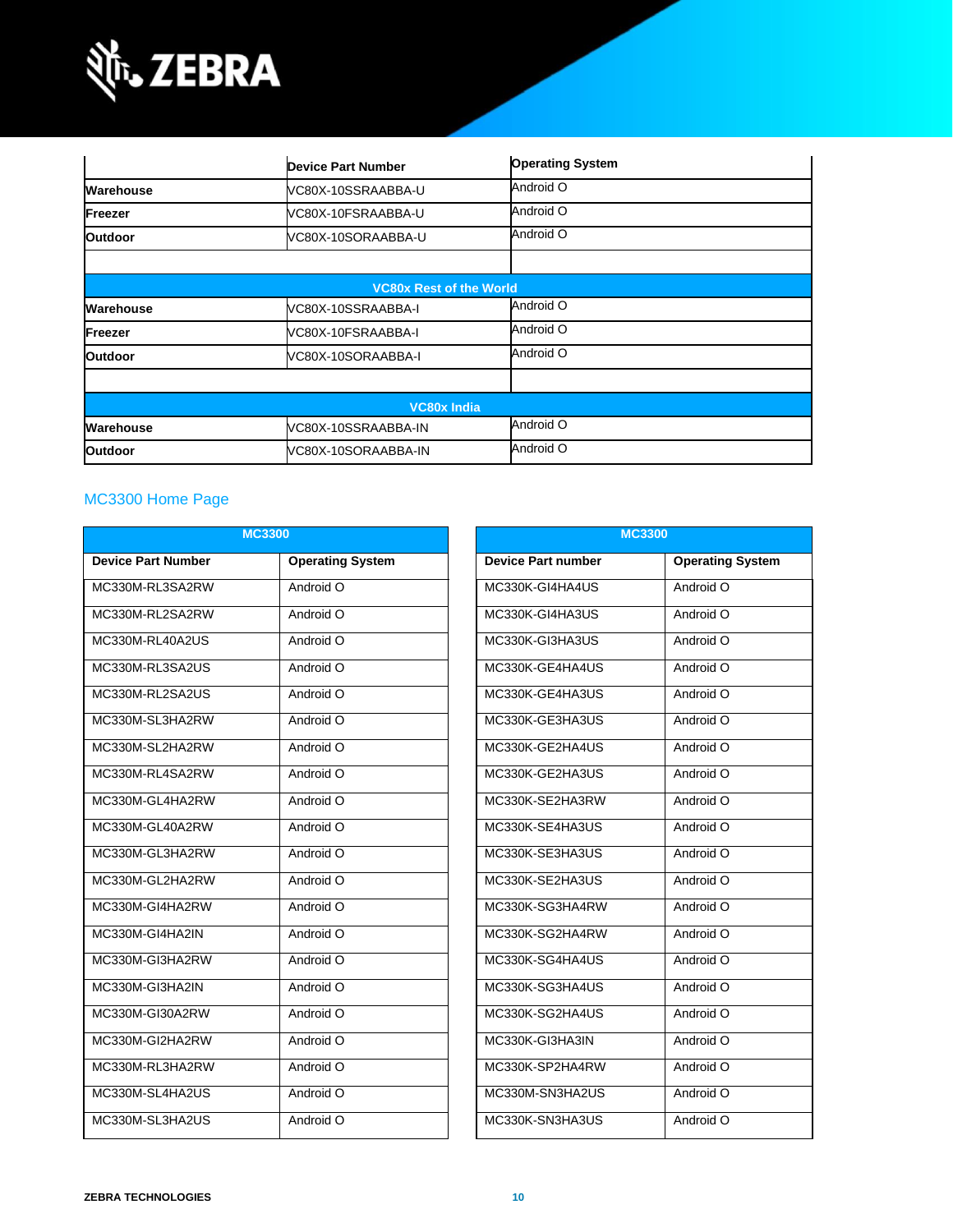

| MC330M-RL4SA2US | Android O | MC330M-SN2HA2US | Android O |
|-----------------|-----------|-----------------|-----------|
| MC330M-RL3HA2US | Android O | MC330K-SL3HA3CN | Android O |
| MC330M-SN3HA2RW | Android O | MC330K-SI3HA3CN | Android O |
| MC330M-SI4HA2RW | Android O | MC330K-GL3HA3CN | Android O |
| MC330M-SI3HA2RW | Android O | MC330K-GI3HA3CN | Android O |
| MC330M-SI30A2RW | Android O | MC330K-SB2HA4RW | Android O |
| MC330M-SI2HA2RW | Android O | MC330M-SIMHA2RW | Android O |
| MC330M-SN4HA2US | Android O | MC330K-SP2HA3RW | Android O |
| MC330M-SI4HA2US | Android O | MC330M-GJ4HA2RW | Android O |
| MC330M-SI40A2US | Android O | MC330M-GJ4HA2IN | Android O |
| MC330K-GL4HA4RW | Android O | MC330M-GJ3HA2RW | Android O |
| MC330K-GL4HA3RW | Android O | MC330M-GJ3HA2IN | Android O |
| MC330K-GL3HA4RW | Android O | MC330M-GJ30A2RW | Android O |
| MC330K-GL3HA3RW | Android O | MC330M-GJ2HA2RW | Android O |
| MC330K-GL2HA3RW | Android O | MC330M-SK3HA2RW | Android O |
| MC330K-GI4HA4RW | Android O | MC330M-SJ4HA2RW | Android O |
| MC330K-GI4HA3RW | Android O | MC330M-SJ3HA2RW | Android O |
| MC330K-GI3HA4RW | Android O | MC330M-SJ30A2RW | Android O |
| MC330K-GI3HA3RW | Android O | MC330M-SJ2HA2RW | Android O |
| MC330K-GE4HA4RW | Android O | MC330M-SK4HA2US | Android O |
| MC330K-GE4HA3RW | Android O | MC330M-SJ4HA2US | Android O |
| MC330K-GE3HA3RW | Android O | MC330M-SJ40A2US | Android O |
| MC330K-GE2HA4RW | Android O | MC330K-GJ4HA4RW | Android O |
| MC330K-GE2HA3RW | Android O | MC330K-GJ4HA3RW | Android O |
| MC330M-SI3HA2US | Android O | MC330K-GJ3HA4RW | Android O |
| MC330K-SL4HA3RW | Android O | MC330K-GJ3HA3RW | Android O |
| MC330K-SL2HA3RW | Android O | MC330M-SJ3HA2US | Android O |
| MC330K-RL4HA3RW | Android O | MC330K-SK4HA3RW | Android O |
| MC330K-RL3HA3RW | Android O | MC330K-SK3HA3RW | Android O |
| MC330K-RL4HA3US | Android O | MC330K-SJ4HA3RW | Android O |
| MC330K-SN4HA3RW | Android O | MC330K-SJ3HA3RW | Android O |
| MC330K-SN3HA3RW | Android O | MC330K-SJ2HA3RW | Android O |
| MC330K-SI4HA3RW | Android O | MC330K-SK4HA3US | Android O |
| MC330K-SI3HA3RW | Android O | MC330K-SJ4HA3US | Android O |
| MC330K-SI2HA3RW | Android O | MC330K-SJ3HA3US | Android O |
| MC330K-SN4HA3US | Android O | MC330M-GJ4HA2US | Android O |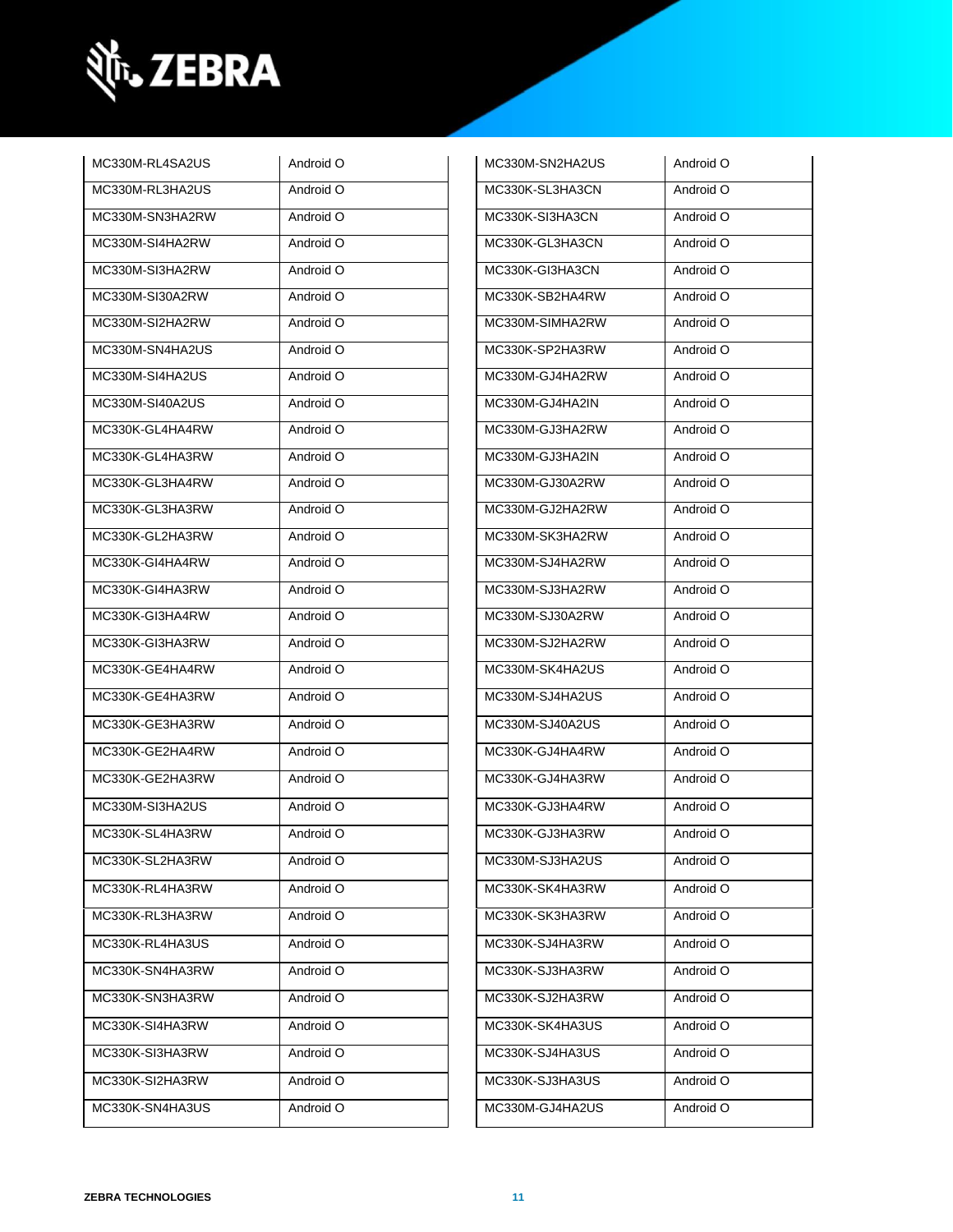

| MC330K-SI4HA3US | Android O | MC330M-GJ40A2US | Android O |
|-----------------|-----------|-----------------|-----------|
| MC330K-SI3HA3US | Android O | MC330M-GJ3HA2US | Android O |
| MC330K-RC4HA4RW | Android O | MC330M-GJ2HA2US | Android O |
| MC330K-RC3HA4RW | Android O | MC330K-SM4HA4RW | Android O |
| MC330K-RC4HA4US | Android O | MC330K-SM3HA4RW | Android O |
| MC330K-RC3HA4US | Android O | MC330K-SA4HA4RW | Android O |
| MC330M-GL4HA2US | Android O | MC330K-SA3HA4RW | Android O |
| MC330M-GL40A2US | Android O | MC330K-SM4HA4US | Android O |
| MC330M-GL3HA2US | Android O | MC330K-SM3HA4US | Android O |
| MC330M-GL2HA2US | Android O | MC330K-SA4HA4US | Android O |
| MC330M-GI4HA2US | Android O | MC330K-SA3HA4US | Android O |
| MC330M-GI40A2US | Android O | MC330K-GJ4HA4US | Android O |
| MC330M-GI3HA2US | Android O | MC330K-GJ4HA3US | Android O |
| MC330M-GI2HA2US | Android O | MC330K-GJ3HA3US | Android O |
| MC330K-SP4HA4RW | Android O | MC330K-GJ3HA3IN | Android O |
| MC330K-SP3HA4RW | Android O | MC330K-SM2HA4RW | Android O |
| MC330K-SB4HA4RW | Android O | MC330M-SK3HA2US | Android O |
| MC330K-SB3HA4RW | Android O | MC330K-SK3HA3US | Android O |
| MC330K-SP4HA4US | Android O | MC330M-SK2HA2US | Android O |
| MC330K-SP3HA4US | Android O | MC330K-SJ3HA3CN | Android O |
| MC330K-SB4HA4US | Android O | MC330K-GJ3HA3CN | Android O |
| MC330K-SB3HA4US | Android O | MC330K-SA2HA4RW | Android O |
| MC330K-SE4HA3RW | Android O | MC330K-SP2HA3RW | Android O |
| MC330K-SE3HA3RW | Android O | MC330K-GI2HA3RW | Android O |
| MC330K-GL4HA4US | Android O | MC330K-GJ2HA3RW | Android O |
| MC330K-GL4HA3US | Android O |                 | Android O |
|                 |           |                 |           |

| MC330M-GJ40A2US | Android O |
|-----------------|-----------|
| MC330M-GJ3HA2US | Android O |
| MC330M-GJ2HA2US | Android O |
| MC330K-SM4HA4RW | Android O |
| MC330K-SM3HA4RW | Android O |
| MC330K-SA4HA4RW | Android O |
| MC330K-SA3HA4RW | Android O |
| MC330K-SM4HA4US | Android O |
| MC330K-SM3HA4US | Android O |
| MC330K-SA4HA4US | Android O |
| MC330K-SA3HA4US | Android O |
| MC330K-GJ4HA4US | Android O |
| MC330K-GJ4HA3US | Android O |
| MC330K-GJ3HA3US | Android O |
| MC330K-GJ3HA3IN | Android O |
| MC330K-SM2HA4RW | Android O |
| MC330M-SK3HA2US | Android O |
| MC330K-SK3HA3US | Android O |
| MC330M-SK2HA2US | Android O |
| MC330K-SJ3HA3CN | Android O |
| MC330K-GJ3HA3CN | Android O |
| MC330K-SA2HA4RW | Android O |
| MC330K-SP2HA3RW | Android O |
| MC330K-GI2HA3RW | Android O |
| MC330K-GJ2HA3RW | Android O |
|                 | Android O |

| <b>MC3300R</b>            |                         | <b>MC3300R</b>            |                         |
|---------------------------|-------------------------|---------------------------|-------------------------|
| <b>Device Part Number</b> | <b>Operating System</b> | <b>Device Part Number</b> | <b>Operating System</b> |
| MC333R-GI2HA4IL           | Android O               | MC339R-GE2HA4CN           | Android O               |
| MC333R-GI2HA4CN           | Android O               | MC339R-GF2HA4CN           | Android O               |
| MC333R-GI4HA4CN           | Android O               | MC339R-GE4HA4CN           | Android O               |
| MC339R-GF4HA4CN           | Android O               |                           |                         |

| <b>MC3300R</b>            |                         |  |
|---------------------------|-------------------------|--|
| <b>Device Part Number</b> | <b>Operating System</b> |  |
| MC339R-GE2HA4CN           | Android O               |  |
| MC339R-GF2HA4CN           | Android O               |  |
| MC339R-GE4HA4CN           | Android O               |  |
|                           |                         |  |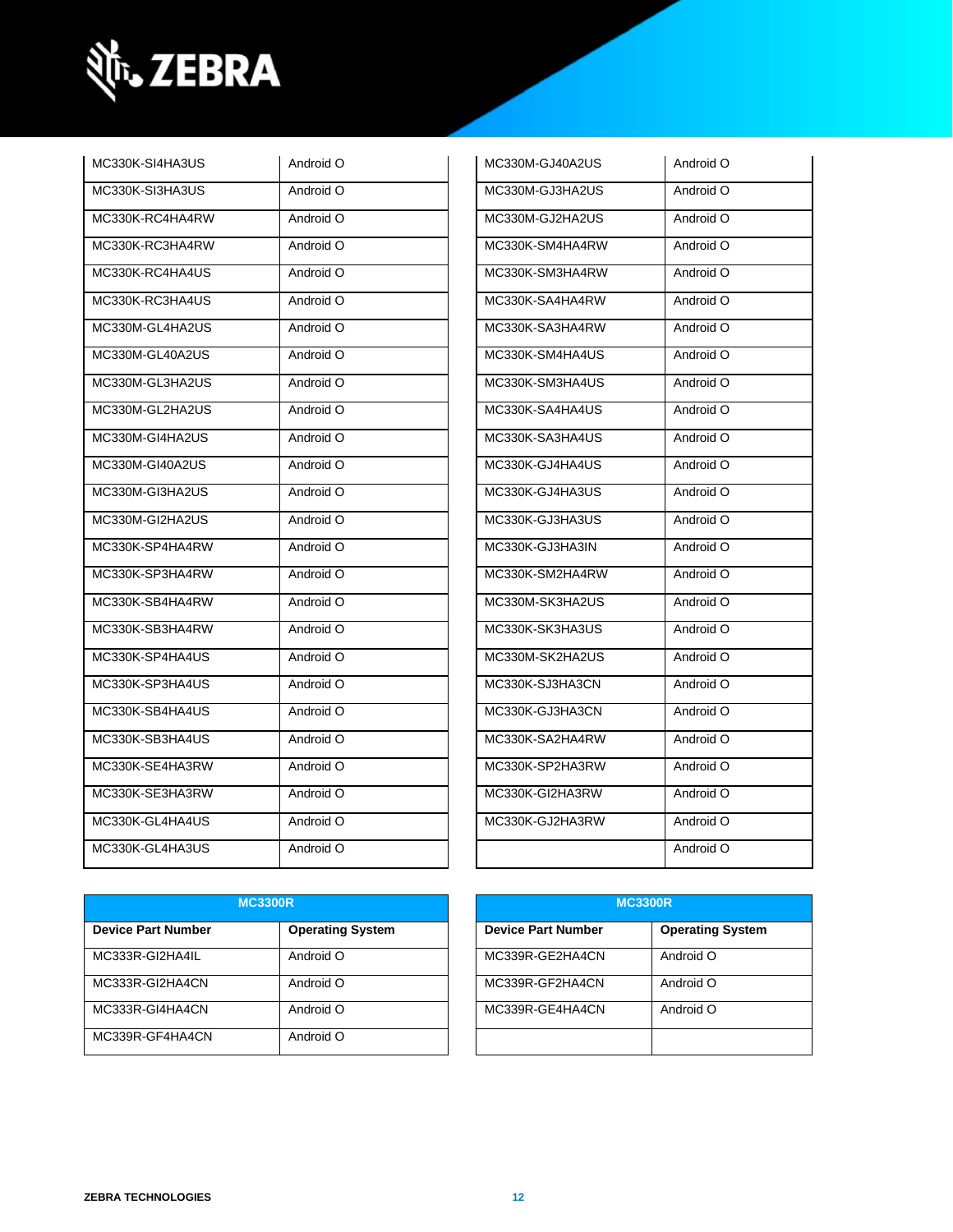

### **Component Versions**

For detailed release notes, please refer [techdocs.zebra.com,](https://techdocs.zebra.com/) [developer.zebra.com](https://developer.zebra.com/)

| <b>Component / Description</b>   | <b>Version</b>                                                               |  |
|----------------------------------|------------------------------------------------------------------------------|--|
| <b>Product Build Number</b>      | 02-32-04.00-ON-U20-STD                                                       |  |
| <b>Android Version</b>           | 8.1.0                                                                        |  |
| <b>Linux Kernel</b>              | 3.10.84                                                                      |  |
| <b>Android SDK Level</b>         | $\overline{27}$                                                              |  |
| <b>Platform</b>                  | QC8956                                                                       |  |
| <b>Bluetooth Stack</b>           | 4.1                                                                          |  |
| <b>Flash Size</b>                | 16/32GB                                                                      |  |
| <b>RAM Size</b>                  | 2/4GB                                                                        |  |
| <b>Scanning Framework</b>        | 23.2.8.0                                                                     |  |
| <b>SimulScan</b>                 | 4.0.5                                                                        |  |
| <b>SimulScanEngine</b>           | 3.0.1                                                                        |  |
| <b>DataWedge</b>                 | 8.2.211                                                                      |  |
| <b>EMDK</b>                      | 9.0.3.3003                                                                   |  |
| <b>MXMF/OSX</b>                  | MXMF: 10.3.0.24 / OSX: QCT.81.8.14.1                                         |  |
| <b>WiFi</b>                      | FUSION_BA_2_11.1.0.0013_O                                                    |  |
|                                  | Radio: BA_2_11.1.0.009_O                                                     |  |
|                                  | Application: BA_2_11.1.0.005_O                                               |  |
|                                  | Middleware: BA_2_11.1.0.007_O                                                |  |
|                                  | Firmware: wl0: May 20 2021 14:32:14 Version 7.35.205.8 (r) FWID 01 -d38b7936 |  |
| <b>NFC</b>                       | NFC_NCIHALx_AR003C.8.3.0_O_OpnSrc                                            |  |
| <b>PTT</b>                       | 3.1.46                                                                       |  |
| <b>Touch FW</b>                  | TC70x/TC75x: 1.9-Stylus-1-0                                                  |  |
|                                  | TC51/TC56: 1.8-Stylus-2-0                                                    |  |
| <b>RxLogger</b>                  | 5.4.16.0                                                                     |  |
| <b>Bluetooth Pairing Utility</b> | 3.16                                                                         |  |
| <b>Zebra Data Service</b>        | 7.0.2.1047                                                                   |  |
| <b>Files</b>                     | 8.1.0                                                                        |  |
| <b>Stage Now</b>                 | 5.1.0.1                                                                      |  |
| <b>Battery Swap</b>              | 1.0                                                                          |  |
| <b>User Guide</b>                | TC51: 1.0, TC56: 2.0, TC70x/TC75x: 1.0.0                                     |  |
| Camera                           | 2.0.002                                                                      |  |
| <b>MSRN</b>                      | 2.01                                                                         |  |
| Zebra Volume Control (ZVC)       | 2.3.1.12                                                                     |  |
| <b>Battery Manger</b>            | 1.4.2                                                                        |  |
| <b>ActiveEdge</b>                | 2.5.16                                                                       |  |
| <b>WorryFree WiFi Analyzer</b>   | WFW_BA_2_7.0.0.001_O                                                         |  |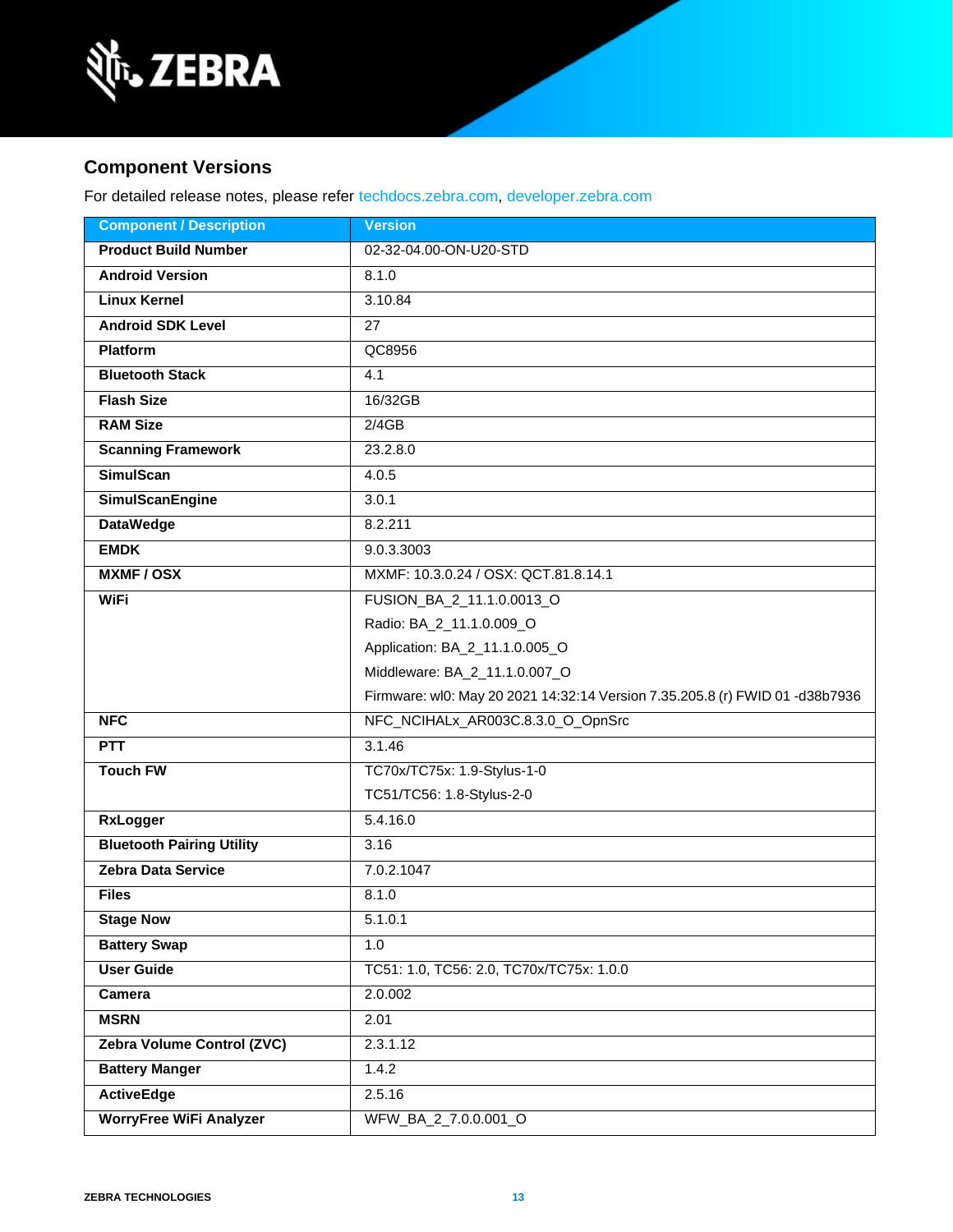

| <b>Device Central</b>            | 2.1.0.17                                                               |
|----------------------------------|------------------------------------------------------------------------|
| Zebra Software License Manager   | 5.0.0                                                                  |
| <b>Audio</b>                     | 0.8.0.0                                                                |
| <b>Acoustic Profiles</b>         | TC51: General: AO1.1 Cellular: N/A                                     |
|                                  | TC51HC: General: AO2.2 Cellular: N/A                                   |
|                                  | TC70x: General: BO1.2 Cellular: N/A                                    |
|                                  | TC56: General: AO3.1 Cellular: AO3.2                                   |
|                                  | TC75x: General: BO2.2 Cellular: BO2.1                                  |
|                                  | VC80x: General: EO1.1 Cellular: N/A                                    |
|                                  | MC33x: General: DO1.1 Cellular: N/A                                    |
| <b>OemInfo</b>                   | 9.0.0.282                                                              |
| <b>Enterprise Keyboard (EKB)</b> | 2.2.2.3                                                                |
| Webview                          | 89.0.4389.90                                                           |
| <b>RFID Module</b>               | MC3300R: PAAEES00-001-R03                                              |
| <b>RFID Radio</b>                | MC3300R: 2.0.30.0                                                      |
| Zebra RFID Mobile (Demo App)     | MC3300R: 1.0                                                           |
| <b>RFID Manager Application</b>  | MC3300R: 2.0.10.3                                                      |
| <b>RFID System Service</b>       | MC3300R: 2.0.4.4                                                       |
| <b>Baseband</b>                  | ATLAS-W210420A-011.2-00046.0                                           |
| <b>Fingerprint</b>               | Zebra/TC51/TC51:8.1.0/02-32-04.00-ON-U20-STD/489:user/release-keys     |
|                                  | Zebra/TC51/TC51HC:8.1.0/02-32-04.00-ON-U20-STD/489:user/release-keys   |
|                                  | Zebra/TC70x/TC70x:8.1.0/02-32-04.00-ON-U20-STD/489:user/release-keys   |
|                                  | Zebra/TC75x/TC75x:8.1.0/02-32-04.00-ON-U20-STD/489:user/release-keys   |
|                                  | Zebra/TC75x/TC75xDF:8.1.0/02-32-04.00-ON-U20-STD/489:user/release-keys |
|                                  | Zebra/TC56/TC56:8.1.0/02-32-04.00-ON-U20-STD/489:user/release-keys     |
|                                  | Zebra/MC33/MC33:8.1.0/02-32-04.00-ON-U20-STD/489:user/release-keys     |
|                                  | Zebra/MC33/MC33C:8.1.0/02-32-04.00-ON-U20-STD/489:user/release-keys    |
|                                  | Zebra/VC80x/VC80x:8.1.0/02-32-04.00-ON-U20-STD/489:user/release-keys   |
| <b>Security Patch Level</b>      | April 05 2021                                                          |

### **Important Links**

- <https://techdocs.zebra.com/datawedge/8-1/guide/about/>
- <https://techdocs.zebra.com/emdk-for-android/8-0/guide/about/>
- <https://techdocs.zebra.com/stagenow/4-2/about/>
- <https://techdocs.zebra.com/mx/>
- <https://techdocs.zebra.com/rxlogger/5-4/guide/about/>